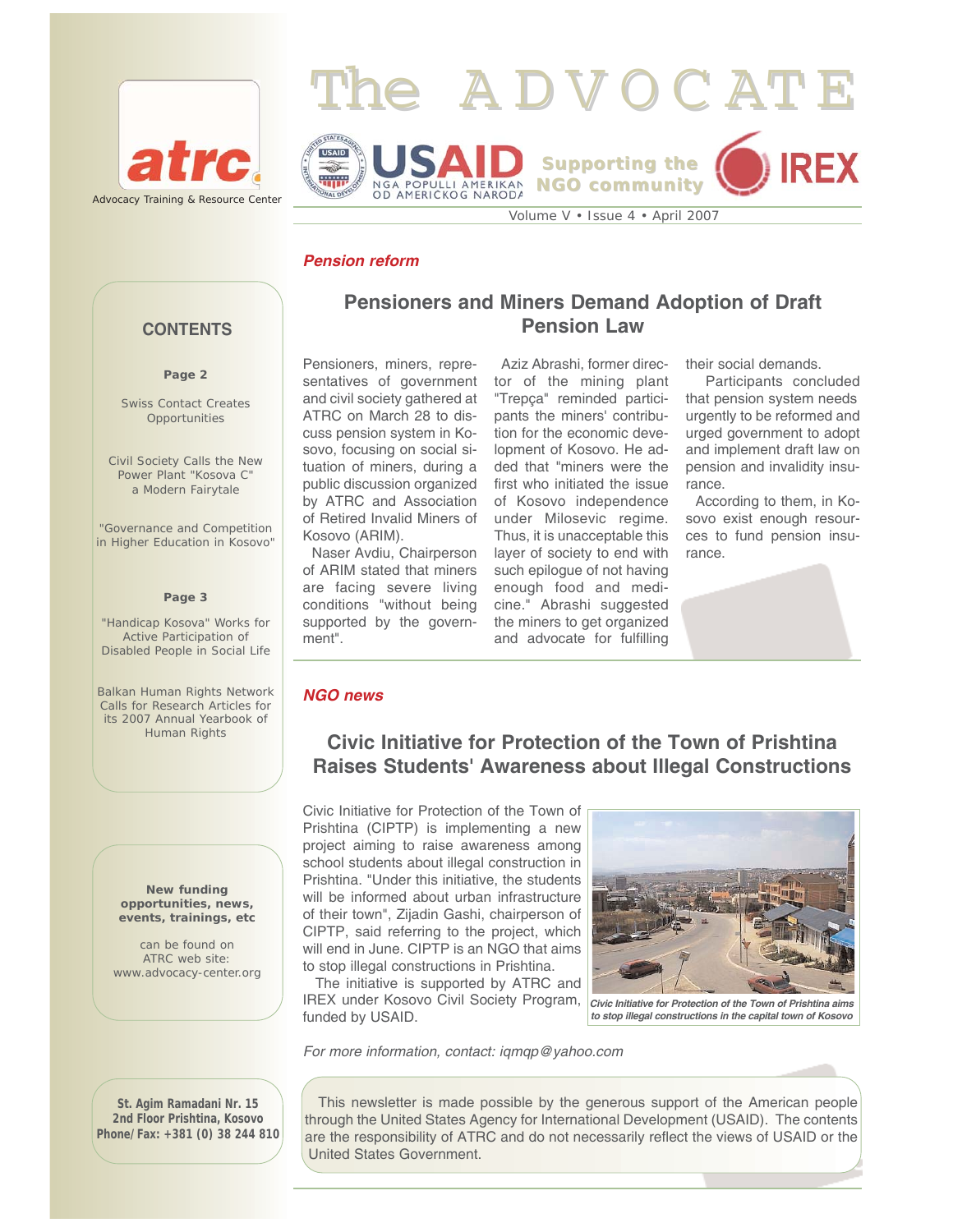#### **NEWSLETTER**

#### *NGO funding opportunities*

#### *New NGO publication*

### **"Governance and Competition in Higher Education in Kosovo"**

The Kosovar Institute for Policy Research and Development (KIPRED) published in March a new policy research paper about governance and competition in higher education in Kosovo.

The publication included information about the importance of higher education, youth unemployment and demographics, pre-university education, teaching, understanding of reform, international standards for higher education, politicization, quality setting and assurance, higher education of communities and the University of Mitrovica, financial policies…

"Most Kosovars think that education is one of the most serious issues plaguing the society," the publication said. "The challenge is how to transform the university from a nation-building tool to a meritorious competitive institution".

This project was supported by Rockefeller Brothers Fund.

*The publication is available at www.kipred.net* 



*education is one of the most serious issues plaguing the society, the publication says* 

## **Swiss Contact Creates Opportunities**

Claudia Ulrike Gminder representing Swiss Contact informed local NGOs about the Swiss Contact's programs at a meeting organized by ATRC on April 4. Gminder outlined the project for women in business, funding objectives, priorities and application procedures.

"Women Business Development Project aims to contribute to the participation of women in the formal economy in Kosovo emphasizing on women's income generation in growthoriented sectors," Gminder stated.



*Swiss Contact is a NGO that supports economy developing projects* 

Swiss Contact, a non-governmental and non-profit organization with head office in Zurich Switzerland, is present in Kosovo since November 2000. It supports economy developing projects in 28 world countries

*Information about Swiss Contact's funds and application procedures can be found at www.swisscontactkos.org* 

Donor presentations are part of an ATRC program that seeks to link NGOs with funding opportunities and donors with NGOs that have similar interests.

# **Civil Society Calls the New Power Plant "Kosova C" a Modern Fairytale**

"Forum 2015" organized a roundtable discussion on April 19 at the Grand Hotel in Prishtina entitled "A Modern Fairytale, Kosova C-2100," participated by representatives of local, international institutions and civil society.

The roundtable focused on sensitive aspects related to long-term development of energy sector in Kosovo.

Members of the Forum recommended Kosovo Government to postpone the deadline for building the new thermal power plant "Kosova C" because, as they say "to build such a new power plant is needed more time for a more detailed study about the positive and negative impact of this project".

When the government be-

came involved in 2006 in building a new power plant, it received criticism, especially from environmentalists. Luan

Shllaku, head of the experts' team which drafted the report "A

Modern Fairytale, Power Plant 2100 Megawatt," said that in Kosovo are being planned new thermo-energetic capacity building that jointly with the expansion of lignite digging would affect negatively the environment.

"Forum 2015" is a coalition of Kosovo Foundation for Open Society - Soros



*Photo: the thermal power plant in Kastriot, Kosovo*

and Riinvest that aims to unite civil society activities in Kosovo towards Euro-Atlantic integration.

*For more information, visit www.riinvestinstitute.org*